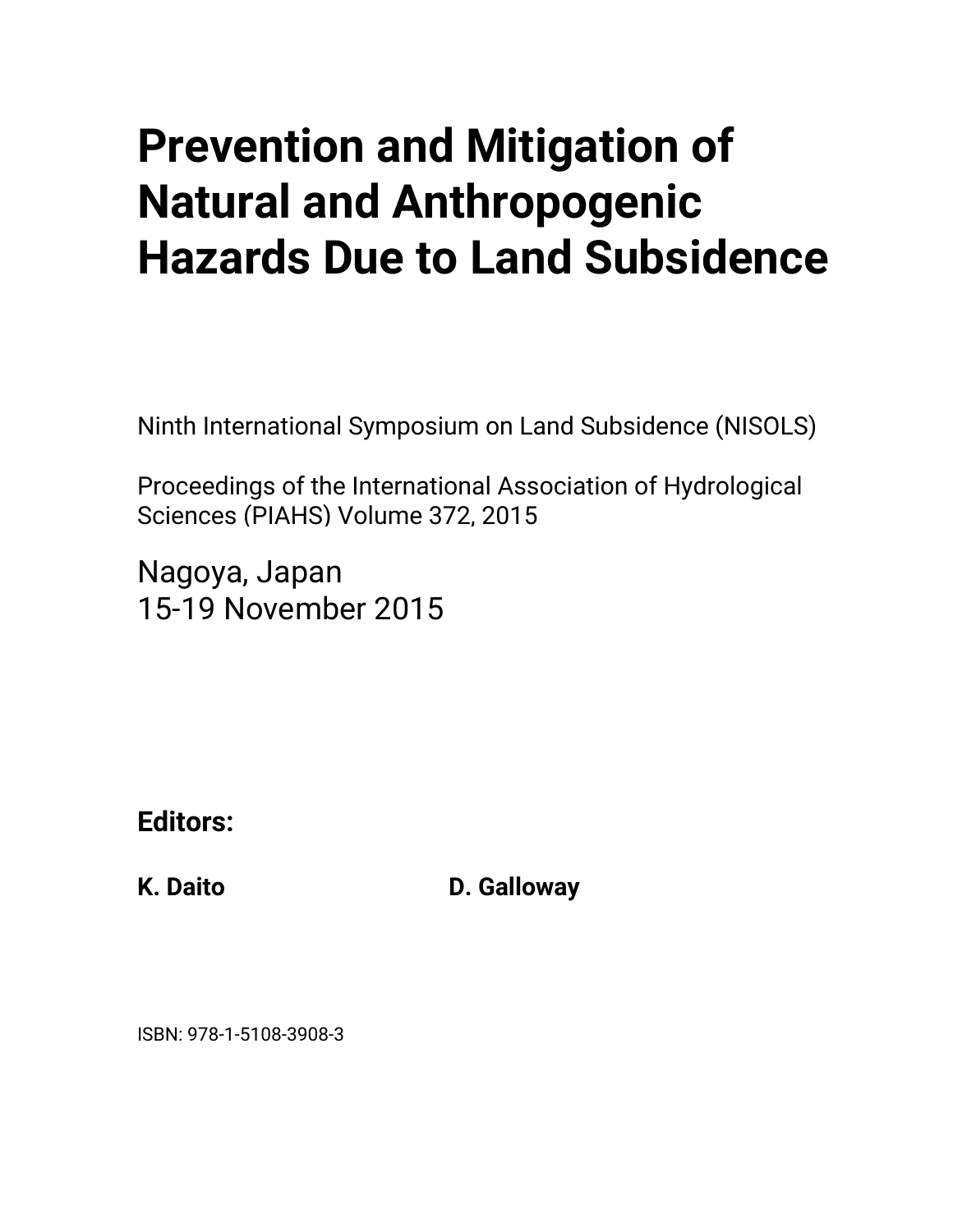**Printed from e-media with permission by:** 

Curran Associates, Inc. 57 Morehouse Lane Red Hook, NY 12571



**Some format issues inherent in the e-media version may also appear in this print version.** 

The copyright of any article is retained by the author(s) and distributed under the Creative Commons Attribution 3.0 license. http://creativecommons.org/licenses/by/3.0/ Unless otherwise stated, associated published material is distributed under the same license. The original work can be found online at:

http://www.proc-iahs.net/372/index.html

Printed by Curran Associates, Inc. (2015)

International Association of Hydrological Sciences Centre for Ecology and Hydrology Wallingford, Oxfordshire OX10 8BB United Kingdom

Phone: 441 491 692 442 Fax: 441 491 692 448

http://iahs.info/

#### **Additional copies of this publication are available from:**

Curran Associates, Inc. 57 Morehouse Lane Red Hook, NY 12571 USA Phone: 845-758-0400 Fax: 845-758-2633 Email: curran@proceedings.com Web: www.proceedings.com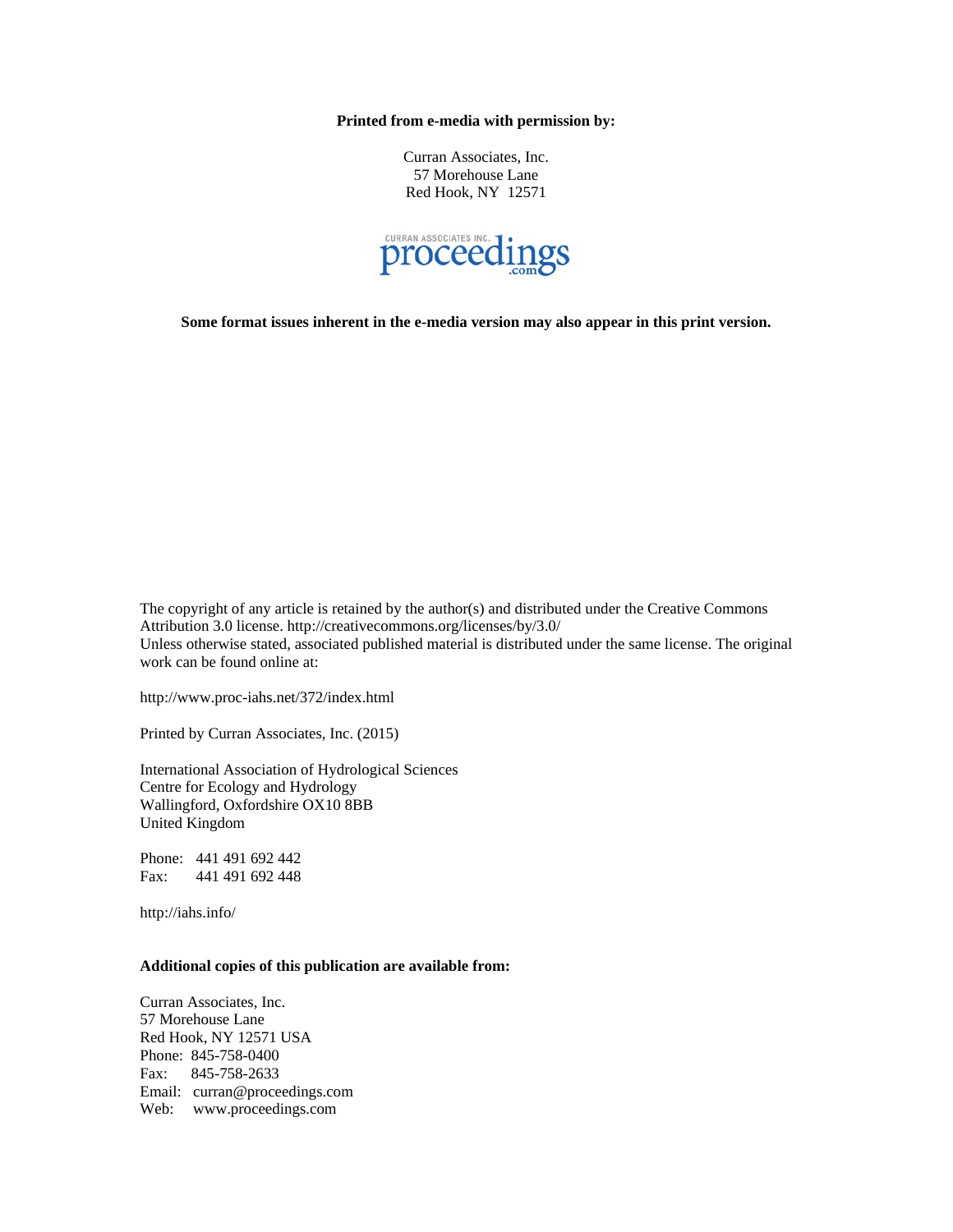# **TABLE OF CONTENTS**

| PREFACE: PREVENTION AND MITIGATION OF NATURAL AND ANTHOROPOGENIC                                                                     |  |
|--------------------------------------------------------------------------------------------------------------------------------------|--|
| K. Daito, D. L. Galloway                                                                                                             |  |
|                                                                                                                                      |  |
|                                                                                                                                      |  |
| <b>AQUIFER-SYSTEM COMPACTION AND SUBSIDENCE CAUSED BY GROUNDWATER</b>                                                                |  |
| WITHDRAWAL                                                                                                                           |  |
|                                                                                                                                      |  |
| <b>COMPREHENSIVE EXPERIMENTAL STUDY ON PREVENTION OF LAND SUBSIDENCE</b>                                                             |  |
| CAUSED BY DEWATERING IN DEEP FOUNDATION PIT WITH HANGING WATERPROOF                                                                  |  |
| T. L. Yang, X. X. Yan, H. M. Wang, X. L. Huang, G. H. Zhan                                                                           |  |
| SPATIAL-TEMPORAL VARIATION OF GROUNDWATER AND LAND SUBSIDENCE                                                                        |  |
|                                                                                                                                      |  |
| K. Lei, Y. Luo, B. Chen, M. Guo, G. Guo, Y. Yang, R. Wang                                                                            |  |
| INVESTIGATION OF ALTERNATIVE MECHANISMS OF AQUIFER-SYSTEM COMPACTION                                                                 |  |
|                                                                                                                                      |  |
| Y. Yuan, Y.-S. Xu, S.-L. Shen, N. Zhang                                                                                              |  |
| <b>GROUNDWATER-ABSTRACTION INDUCED LAND SUBSIDENCE AND GROUNDWATER</b>                                                               |  |
|                                                                                                                                      |  |
| H. Guo, L. Wang, G. Cheng, Z. Zhang                                                                                                  |  |
| M. Sneed, J. T. Brandt                                                                                                               |  |
| <b>EVALUATION OF THE POTENTIAL OF INSAR TIME SERIES TO STUDY THE SPATIO-</b>                                                         |  |
|                                                                                                                                      |  |
| M. Béjar-Pizarro, P. Ezquerro Martín, G. Herrera, R. Tomás, C. Guardiola-Albert, J. M. Ruiz Hernández, M.                            |  |
| Marchamalo Sacristán, R. Martínez Marín                                                                                              |  |
| <b>LAND SUBSIDENCE CAUSED BY A SINGLE WATER EXTRACTION WELL AND RAPID</b>                                                            |  |
|                                                                                                                                      |  |
| I. Martinez-Noguez, R. Hinkelmann                                                                                                    |  |
| NEW INFORMATION ON REGIONAL SUBSIDENCE AND SOIL FRACTURING IN MEXICO                                                                 |  |
| G. Auvinet, E. Méndez-Sánchez, M. Juárez-Camarena                                                                                    |  |
| APPLICATION OF MULTI-SENSOR ADVANCED DINSAR ANALYSIS TO SEVERE LAND                                                                  |  |
|                                                                                                                                      |  |
| R. Bonì, G. Herrera, C. Meisina, D. Notti, M. Béjar-Pizarro, F. Zucca, P. J. González, M. Palano, R. Tomás, J.                       |  |
| Fernández, J. A. Fernández-Merodo, J. Mulas, R. Aragón, C. Guardiola-Albert, O. Mora                                                 |  |
| THE DEFORMATION BEHAVIOR OF SOIL MASS IN THE SUBSIDENCE REGION OF                                                                    |  |
|                                                                                                                                      |  |
| F. Tian, J.-R. Liu, Y. Luo, L. Zhu, Y. Yang, Y. Zhou                                                                                 |  |
| <b>GROUNDWATER MANAGEMENT BASED ON MONITORING OF LAND SUBSIDENCE AND</b>                                                             |  |
| <b>GROUNDWATER LEVELS IN THE KANTO GROUNDWATER BASIN, CENTRAL JAPAN  53</b><br>K. Furuno, A. Kagawa, O. Kazaoka, T. Kusuda, H. Nirei |  |
| SUBSIDENCE CHARACTERIZATION AND MODELING FOR ENGINEERED FACILITIES IN                                                                |  |
|                                                                                                                                      |  |
| M. L. Rucker, K. C. Fergason, B. B. Panda                                                                                            |  |
| MODELLING GROUND RUPTURE DUE TO GROUNDWATER WITHDRAWAL:                                                                              |  |
|                                                                                                                                      |  |
| A. Franceschini, P. Teatini, C. Janna, M. Ferronato, G. Gambolati, S. Ye, D. Carreón-Freyre                                          |  |
| MODELING OF EARTH FISSURES CAUSED BY LAND SUBSIDENCE DUE TO                                                                          |  |
|                                                                                                                                      |  |
| B. B. Panda, M. L. Rucker, K. C. Fergason                                                                                            |  |
| ASSESSING THE POTENTIAL OF THE MULTI-AQUIFER SUBSURFACE OF THE MEKONG                                                                |  |
| P. S. J. Minderhoud, G. Erkens, V. H. Pham, B. T. Vuong, E. Stouthamer                                                               |  |
|                                                                                                                                      |  |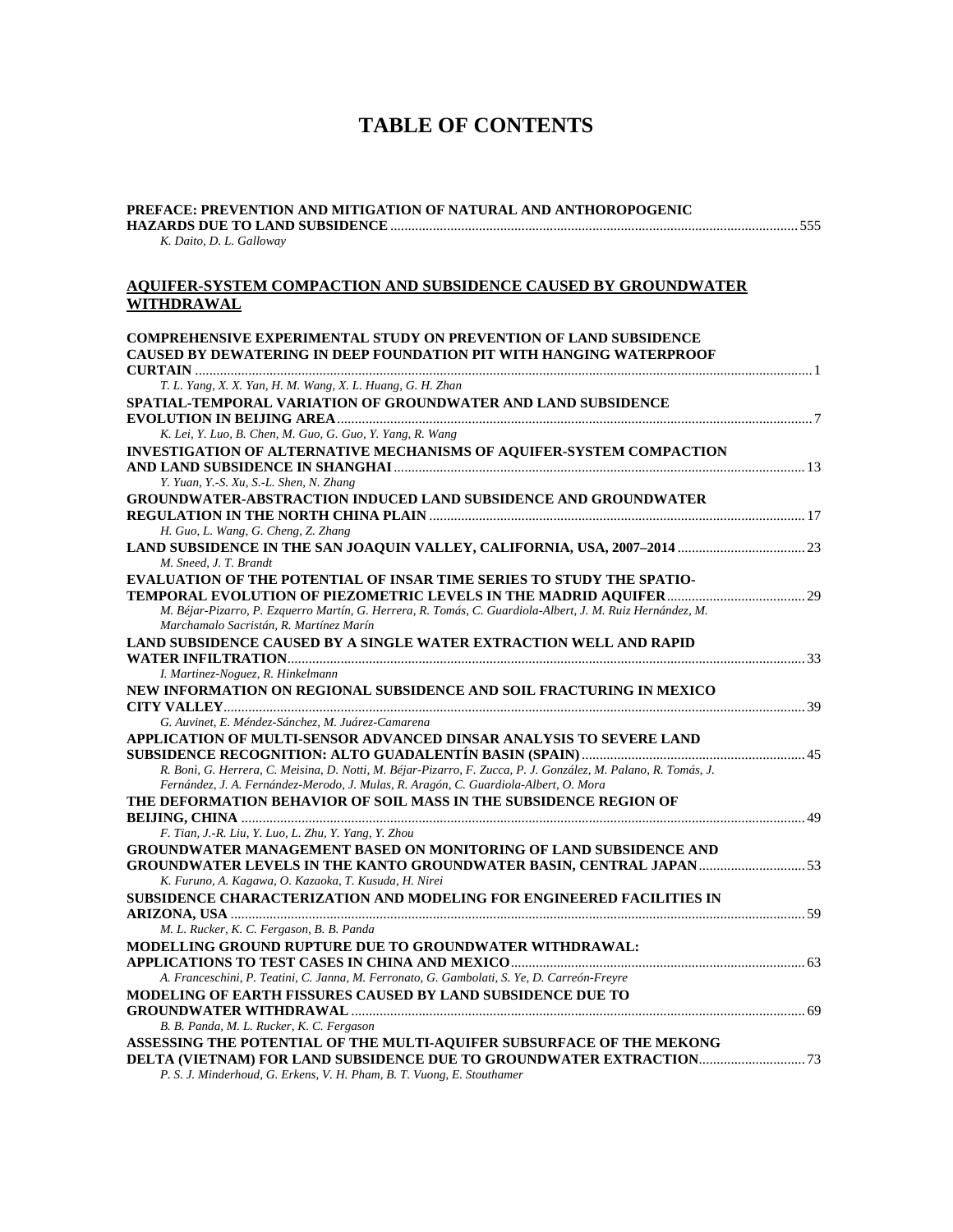| <b>COMBINATION WITH PRECISE LEVELING AND PSINSAR OBSERVATIONS TO OUANTIFY</b>                           |  |
|---------------------------------------------------------------------------------------------------------|--|
|                                                                                                         |  |
| C. H. Lu, C. F. Ni, C. P. Chang, J. Y. Yen, W. C. Hung                                                  |  |
|                                                                                                         |  |
| G. Erkens, E. H. Sutanudiaja                                                                            |  |
| SURFACE DEFORMATION ON THE WEST PORTION OF THE CHAPALA LAKE BASIN:                                      |  |
|                                                                                                         |  |
| M. Hernandez-Marin, J. Pacheco-Martinez, J. A. Ortiz-Lozano, G. Araiza-Garaygordobil, A. Ramirez-Cortes |  |
| <b>FACTOR ANALYSIS ON LAND SUBSIDENCE IN THE NOBI PLAIN, SOUTHWEST JAPAN 95</b>                         |  |
| A. Kouda, K. Nagata, T. Sato                                                                            |  |
| FREQUENCY ANOMALY OF GROUNDWATER LEVEL BEFORE MAJOR EARTHOUAKES IN                                      |  |
|                                                                                                         |  |
| T.-K. Yeh, C.-H. Chen, C.-H. Wang, S. Wen                                                               |  |

### **RISK MANAGEMENT OF SUBSIDENCE RELATED HAZARDS**

| FUZZY-LOGIC ASSESSMENT OF FAILURE HAZARD IN PIPELINES DUE TO MINING                                           |  |
|---------------------------------------------------------------------------------------------------------------|--|
|                                                                                                               |  |
| A. A. Malinowska, R. Hejmanowski                                                                              |  |
| SUPERIOR COEXISTENCE: SYSTEMATICALLY REGULATING LAND SUBSIDENCE BASED                                         |  |
|                                                                                                               |  |
| Y. Chen, S.-L. Gong                                                                                           |  |
|                                                                                                               |  |
| H. Z. Abidin, H. Andreas, I. Gumilar, J. J. Brinkman                                                          |  |
| APPLICATION OF INSAR AND GRAVIMETRIC SURVEYS FOR DEVELOPING                                                   |  |
| <b>CONSTRUCTION CODES IN ZONES OF LAND SUBSIDENCE INDUCED BY GROUNDWATER</b>                                  |  |
|                                                                                                               |  |
| J. Pacheco-Martínez, S. Wdowinski, E. Cabral-Cano, M. Hernández-Marín, J. A. Ortiz-Lozano, T. Oliver-Cabrera, |  |
| D. Solano-Rojas, E. Havazli                                                                                   |  |
| PRODUCTION INDUCED SUBSIDENCE AND SEISMICITY IN THE GRONINGEN GAS FIELD                                       |  |
|                                                                                                               |  |
| J. A. de Waal, A. G. Muntendam-Bos, J. P. A. Roest                                                            |  |
| FULL-SCALE EXPERIMENTAL AND NUMERICAL STUDY ABOUT STRUCTURAL                                                  |  |
| <b>BEHAVIOUR OF A THIN-WALLED COLD-FORMED STEEL BUILDING AFFECTED BY</b>                                      |  |
|                                                                                                               |  |
| J. A. Ortiz, L. A. Hernández, M. Hernández, J. Pacheco, M. E. Zermeño, R. Salinas                             |  |
| LAND SUBSIDENCE RISK ASSESSMENT AND PROTECTION IN MINED-OUT REGIONS 145                                       |  |
| A. Zhao, A. Tang                                                                                              |  |
| SUBSIDENCE AT THE "TRÉBOL" OF QUITO, ECUADOR: AN INDICATOR FOR FUTURE                                         |  |
|                                                                                                               |  |
| T. Toulkeridis, D. Simón Baile, F. Rodríguez, R. Salazar Martínez, N. Arias Jiménez, D. Carreon Freyre        |  |
| HAS LAND SUBSIDENCE CHANGED THE FLOOD HAZARD POTENTIAL? A CASE                                                |  |
|                                                                                                               |  |
| H. L. Chen, Y. Ito, M. Sawamukai, T. Su, T. Tokunaga                                                          |  |
| AN ANALYSIS ON THE RELATIONSHIP BETWEEN LAND SUBSIDENCE AND FLOODS AT                                         |  |
|                                                                                                               |  |
| Y. Ito, H. Chen, M. Sawamukai, T. Su, T. Tokunaga                                                             |  |
| RISK EVALUATION OF LAND SUBSIDENCE AND ITS APPLICATION TO METRO SAFETY                                        |  |
|                                                                                                               |  |
| J. Liu, H. Wang, X. Yan                                                                                       |  |

# **ANTHROPOGENIC LAND SUBSIDENCE IN COASTAL REGIONS**

| SUBSURFACE GEOLOGY AND AQUIFER SYSTEM OF THE NOHBI PLAIN, CENTRAL  |  |
|--------------------------------------------------------------------|--|
|                                                                    |  |
| T. Makinouchi                                                      |  |
| POTENTIAL OF HOLOCENE DELTAIC SEQUENCES FOR SUBSIDENCE DUE TO PEAT |  |
|                                                                    |  |
| E. Stouthamer, S. van Asselen                                      |  |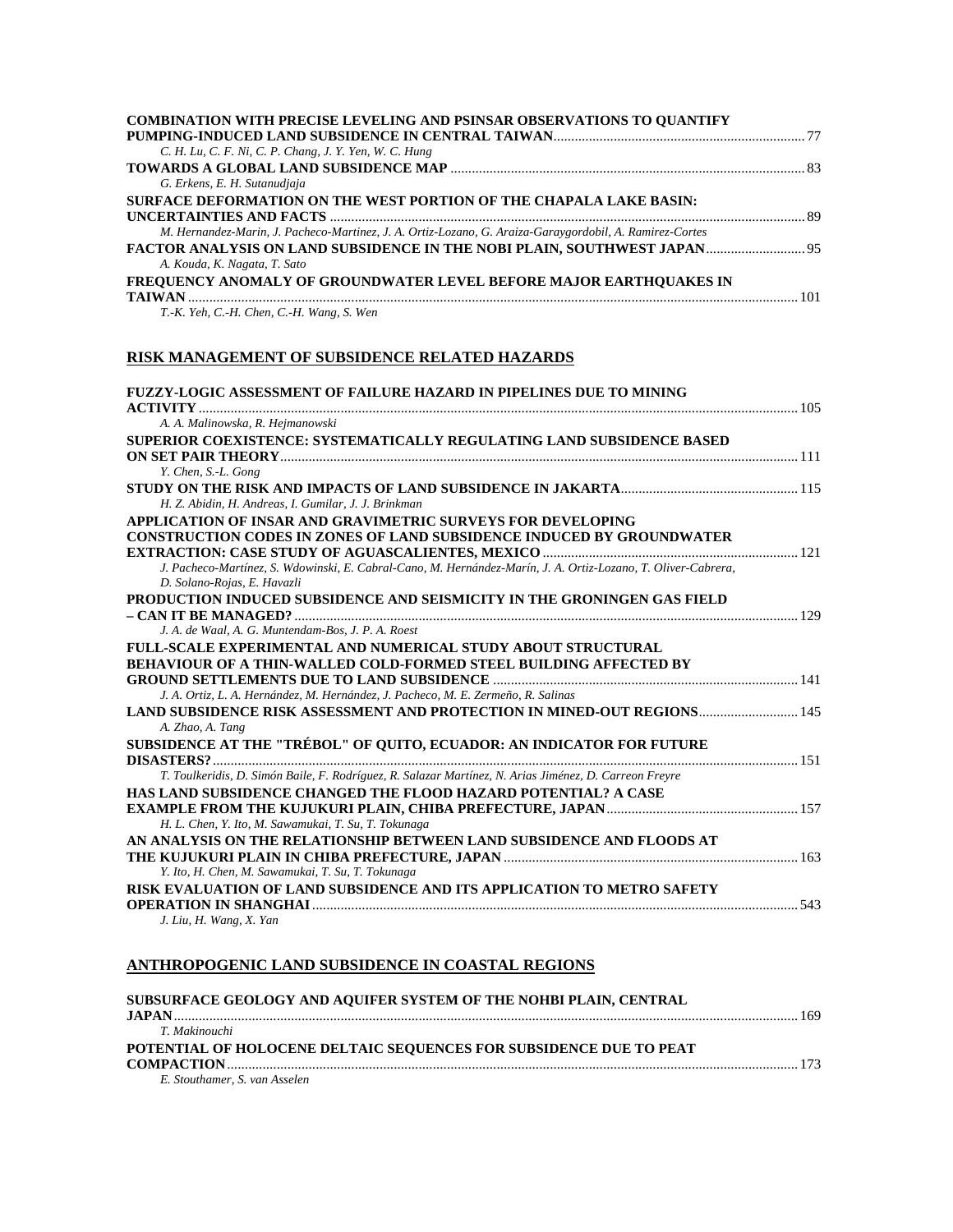| <b>FUTURE DELTAS UTRECHT UNIVERSITY RESEARCH FOCUS AREA: TOWARDS</b>       |  |
|----------------------------------------------------------------------------|--|
|                                                                            |  |
| E. Stouthamer, S. van Asselen                                              |  |
| <b>COMPACTION PARAMETER ESTIMATION USING SURFACE MOVEMENT DATA IN</b>      |  |
|                                                                            |  |
| P. A. Fokker, J. Gunnink, G. de Lange, O. Leeuwenburgh, E. F. van der Veer |  |
|                                                                            |  |
| G. Erkens, T. Bucx, R. Dam, G. de Lange, J. Lambert                        |  |
| REGIONAL AND LOCAL LAND SUBSIDENCE AT THE VENICE COASTLAND BY              |  |
|                                                                            |  |
| L. Tosi, T. Strozzi, C. Da Lio, P. Teatini                                 |  |
| PREVENTION PARTITION FOR LAND SUBSIDENCE INDUCED BY ENGINEERING            |  |
|                                                                            |  |
| J. X. Wang, X. T. Liu, T. L. Yang                                          |  |

#### **LAND SUBSIDENCE AND LIQUEFACTION, DUT TO EAST JAPAN GREAT EARTHQUAKE OF MARCH 11, 2011**

| LAND SUBSIDENCE OF CLAY DEPOSITS AFTER THE TOHOKU-PACIFIC OCEAN                                             |     |
|-------------------------------------------------------------------------------------------------------------|-----|
|                                                                                                             | 211 |
| K. Yasuhara, M. Kazama                                                                                      |     |
| LIQUEFACTION-FLUIDIZATION INDUCED LAND SUBSIDENCE: IMPACT OF THE 2011                                       |     |
|                                                                                                             |     |
| A. Kagawa, K. Furuno, T. Kusuda, Y. Sakai, T. Yoshida, O. Kazaoka                                           |     |
| SUBSIDENCE BY LIQUEFACTION-FLUIDIZATION IN MAN-MADE STRATA AROUND                                           |     |
| <b>TOKYO BAY, JAPAN: FROM GEOLOGICAL SURVEY ON DAMAGED PART AT THE 2011</b>                                 |     |
|                                                                                                             |     |
| O. Kazaoka, S. Kameyama, K. Shigeno, Y. Suzuki, M. Morisaki, A. Kagawa, T. Yoshida, M. Kimura, Y. Sakai, T. |     |
| Ogura, T. Kusuda, K. Furuno                                                                                 |     |

#### **GROUND FAILURE (FRACTURING, FAULT ACTIVATION, FISSURING)**

| VISUALIZATION OF THREE DIMENSIONAL EARTH FISSURES IN GEOLOGICAL                                                |     |
|----------------------------------------------------------------------------------------------------------------|-----|
|                                                                                                                |     |
| L. Zhu, J. Yu, Y. Liu, H. Gong, Y. Chen, B. Chen                                                               |     |
| <b>STUDY OF THE DEFORMATION MECHANISM OF THE GAOLIYING GROUND FISSURE </b> 231                                 |     |
| G. Cheng, H. Wang, Y. Luo, H. Guo                                                                              |     |
| DISCUSSION ON THE ORIGIN OF SURFACE FAILURES IN THE VALLEY OF                                                  |     |
|                                                                                                                |     |
| M. Hernández-Marín, N. González-Cervantes, J. Pacheco-Martínez, D. H. Frías-Guzmán                             |     |
| RESEARCH OF FEATURES RELATED TO LAND SUBSIDENCE AND GROUND FISSURE                                             |     |
|                                                                                                                | 239 |
| Y. Yang, Y. Luo, M. Liu, R. Wang, H. Wang                                                                      |     |
| SUBSIDENCE MONITORING WITH GEOTECHNICAL INSTRUMENTS IN THE MEXICALI                                            |     |
|                                                                                                                | 243 |
| E. Glowacka, O. Sarychikhina, V. H. Márquez Ramírez, B. Robles, F. A. Nava, F. Farfán, M. A. García Arthur     |     |
|                                                                                                                |     |
| S. Ye, Y. Wang, J. Wu, P. Teatini, J. Yu, X. Gong, G. Wang                                                     |     |
| SATELLITE GEODESY TOOLS FOR GROUND SUBSIDENCE AND ASSOCIATED SHALLOW                                           |     |
|                                                                                                                |     |
| E. Cabral-Cano, D. Solano-Rojas, T. Oliver-Cabrera, S. Wdowinski, E. Chaussard, L. Salazar-Tlaczani, F. Cigna, |     |
| C. DeMets, J. Pacheco-Martínez                                                                                 |     |
| MASS MOVEMENT PROCESSES TRIGGERED BY LAND SUBSIDENCE IN IZTAPALAPA,                                            |     |
|                                                                                                                |     |
| M. González-Hernández, D. Carreón-Freyre, R. Gutierrez-Calderon, M. Cerca, W. Flores-Garcia                    |     |
| APPLICATION OF HIGH RESOLUTION GEOPHYSICAL PROSPECTING TO ASSESS THE                                           |     |
|                                                                                                                |     |
| F. A. Centeno-Salas, D. Carreón-Freyre, W. A. Flores-García, R. I. Gutiérrez-Calderón                          |     |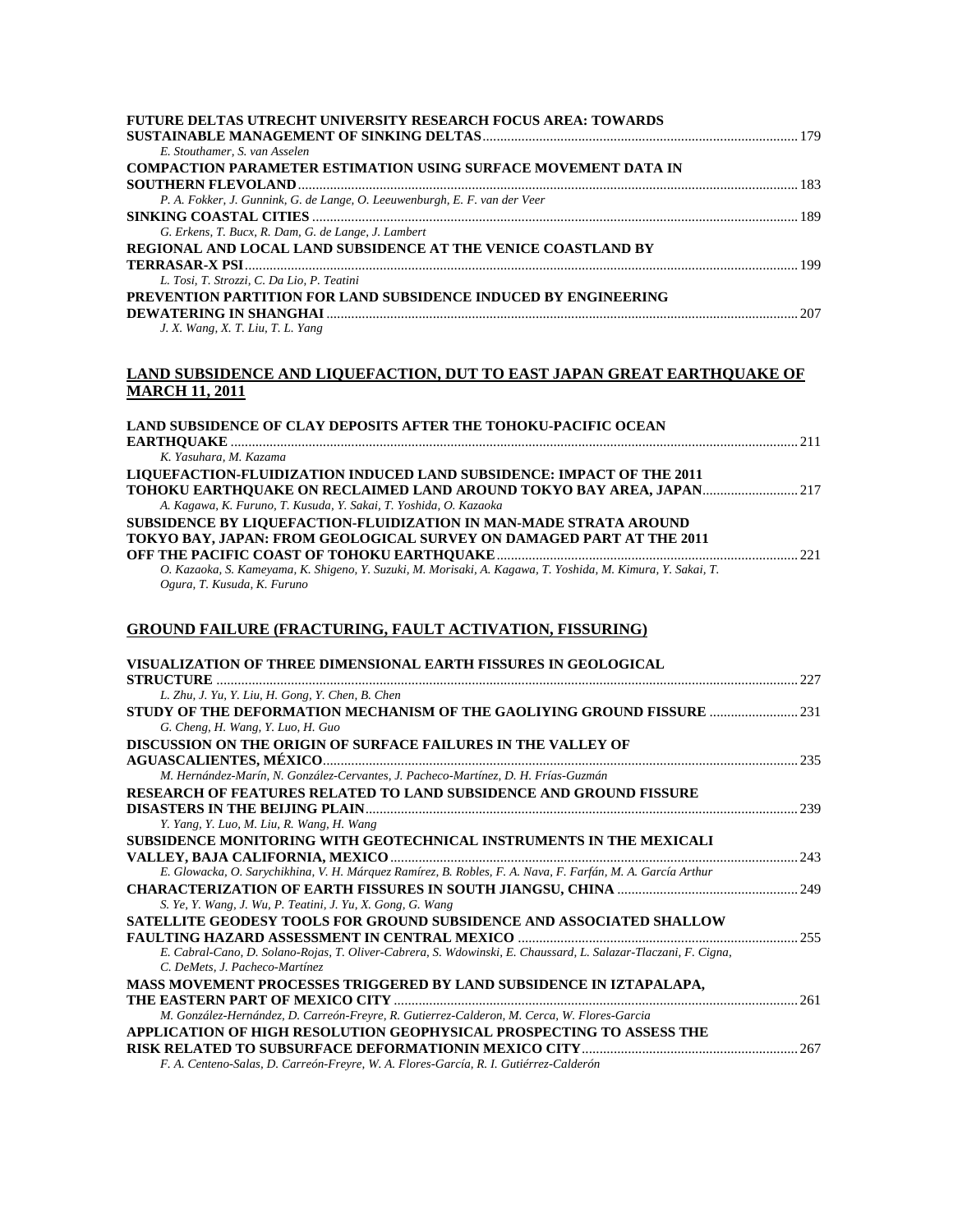| ANALYSIS OF THE VARIATION OF THE COMPRESSIBILITY INDEX (CC) OF VOLCANIC                                                                                                                        |  |
|------------------------------------------------------------------------------------------------------------------------------------------------------------------------------------------------|--|
| <b>CLAYS AND ITS APPLICATION TO ESTIMATE SUBSIDENCE IN LACUSTRINE AREAS</b> 273<br>D. Carreón-Freyre, M. González-Hernández, D. Martinez-Alfaro, S. Solís-Valdéz, M. Cerca, B. Millán-Malo, R. |  |
| Gutiérrez-Calderón, F. Centeno-Salas                                                                                                                                                           |  |
| THE EFFECT OF THE DEPTH AND GROUNDWATER ON THE FORMATION OF SINKHOLES                                                                                                                          |  |
| OR GROUND SUBSIDENCE ASSOCIATED WITH ABANDONED ROOM AND PILLAR                                                                                                                                 |  |
| Ö. Aydan, T. Ito                                                                                                                                                                               |  |
| PHYSICAL EXPERIMENTS OF LAND SUBSIDENCE WITHIN A MAAR CRATER: INSIGHTS                                                                                                                         |  |
|                                                                                                                                                                                                |  |
| M. Cerca, L. Rocha, D. Carreón-Freyre, J. Aranda                                                                                                                                               |  |
|                                                                                                                                                                                                |  |
| LAND SURFACE DISPLACEMENT, MEASURING AND MONITORING                                                                                                                                            |  |
| <b>CONTINUOUS MONITORING OF AN EARTH FISSURE IN CHINO, CALIFORNIA, USA – A</b>                                                                                                                 |  |
|                                                                                                                                                                                                |  |
| M. C. Carpenter                                                                                                                                                                                |  |
| <b>INTRODUCTION TO GPS GEODETIC INFRASTRUCTURE FOR LAND SUBSIDENCE</b>                                                                                                                         |  |
| G. Wang, J. Welch, T. J. Kearns, L. Yang, J. Serna Jr.                                                                                                                                         |  |
| DIFFERENT SCALE LAND SUBSIDENCE AND GROUND FISSURE MONITORING WITH                                                                                                                             |  |
|                                                                                                                                                                                                |  |
| C. Zhao, Q. Zhang, C. Yang, J. Zhang, W. Zhu, F. Qu, Y. Liu                                                                                                                                    |  |
| <b>EXPLOITATION OF THE FULL POTENTIAL OF PSI DATA FOR SUBSIDENCE MONITORING  311</b><br>M. Crosetto, N. Devanthéry, M. Cuevas-González, O. Monserrat, B. Crippa                                |  |
| EVOLUTION OF THE TECHNIQUES FOR SUBSIDENCE MONITORING AT REGIONAL                                                                                                                              |  |
|                                                                                                                                                                                                |  |
| G. Bitelli, F. Bonsignore, I. Pellegrino, L. Vittuari                                                                                                                                          |  |
| <b>SUBSIDENCE MONITORING SYSTEM FOR OFFSHORE APPLICATIONS: TECHNOLOGY</b>                                                                                                                      |  |
| R. Miandro, C. Dacome, A. Mosconi, G. Roncari                                                                                                                                                  |  |
|                                                                                                                                                                                                |  |
| A. Ferretti, D. Colombo, A. Fumagalli, F. Novali, A. Rucci                                                                                                                                     |  |
| SPATIO-TEMPORAL EVOLUTION OF ASEISMIC GROUND DEFORMATION IN THE                                                                                                                                |  |
| MEXICALI VALLEY (BAJA CALIFORNIA, MEXICO) FROM 1993 TO 2010, USING                                                                                                                             |  |
| O. Sarychikhina, E. Glowacka                                                                                                                                                                   |  |
|                                                                                                                                                                                                |  |
| S. Rokugawa, T. Nakamura                                                                                                                                                                       |  |
| MAPPING AND CHARACTERIZATION OF LAND SUBSIDENCE IN BELJING PLAIN CAUSED<br>BY GROUNDWATER PUMPING USING THE SMALL BASELINE SUBSET (SBAS) INSAR                                                 |  |
|                                                                                                                                                                                                |  |
| M. L. Gao, H. L. Gong, B. B. Chen, C. F. Zhou, K. S. Liu, M. Shi                                                                                                                               |  |
| ESTIMATE OF A SPATIALLY VARIABLE RESERVOIR COMPRESSIBILITY BY                                                                                                                                  |  |
| C. Zoccarato, D. Baù, F. Bottazzi, M. Ferronato, G. Gambolati, S. Mantica, P. Teatini                                                                                                          |  |
|                                                                                                                                                                                                |  |
| R. Bonì, C. Meisina, C. Perotti, F. Fenaroli                                                                                                                                                   |  |
| METHODS FOR MONITORING LAND SUBSIDENCE AND EARTH FISSURES IN THE                                                                                                                               |  |
| K. C. Fergason, M. L. Rucker, B. B. Panda                                                                                                                                                      |  |
| <b>COMPACTION AND SUBSIDENCE OF THE GRONINGEN GAS FIELD IN THE</b>                                                                                                                             |  |
|                                                                                                                                                                                                |  |
| K. van Thienen-Visser, J. P. Pruiksma, J. N. Breunese                                                                                                                                          |  |
| <b>INVERSION OF DOUBLE-DIFFERENCE MEASUREMENTS FROM OPTICAL LEVELLING</b>                                                                                                                      |  |
| P. A. Fokker, K. Van Thienen-Visser                                                                                                                                                            |  |
| SUBSIDENCE MONITORING NETWORK: AN ITALIAN EXAMPLE AIMED AT A                                                                                                                                   |  |
|                                                                                                                                                                                                |  |
| M. C. Dacome, R. Miandro, M. Vettorel, G. Roncari                                                                                                                                              |  |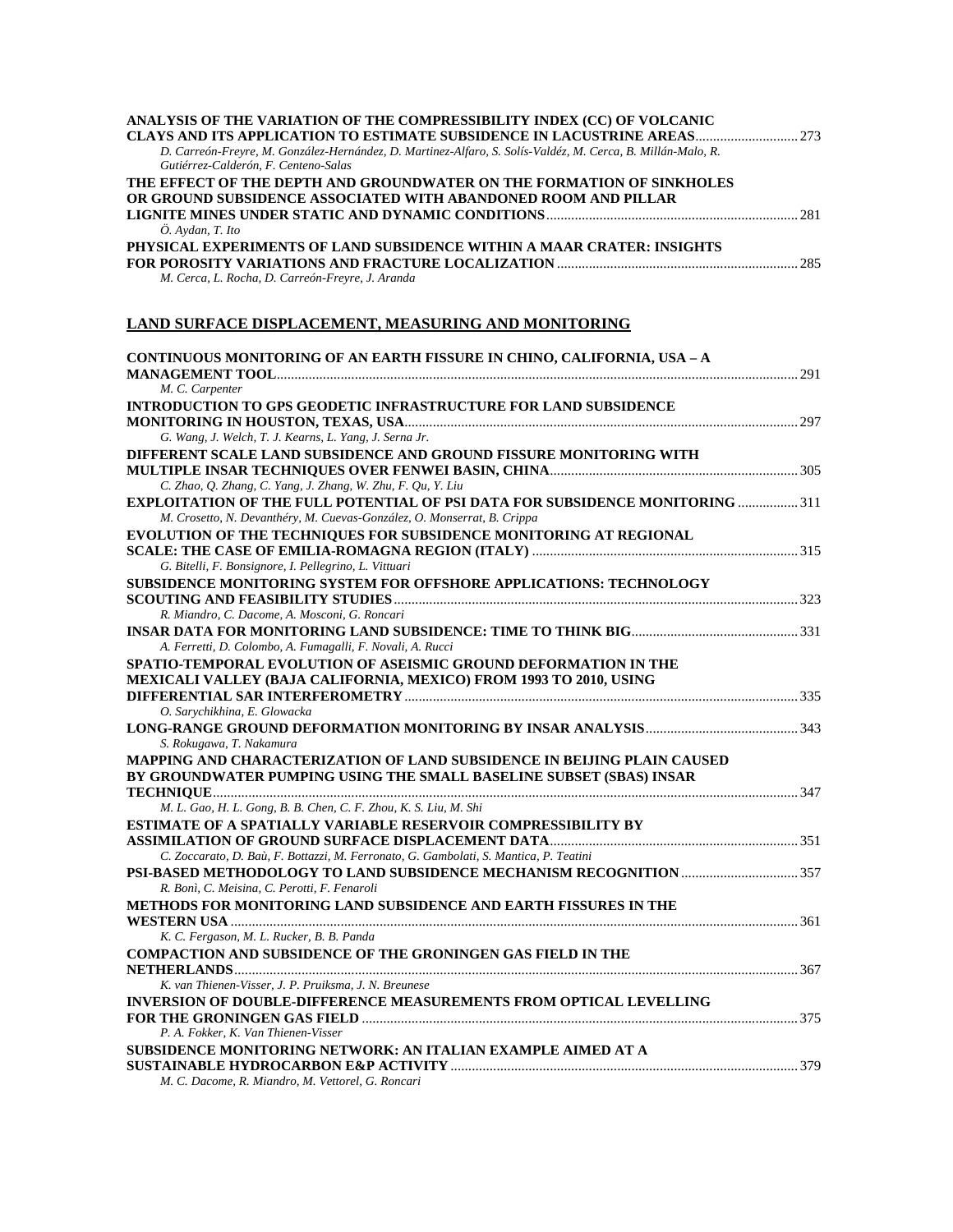| <b>MULTIPLE SENSORS APPLIED TO MONITORLAND SUBSIDENCE IN CENTRAL TAIWAN  385</b><br>W.-C. Hung, C. Wang, C. Hwang, Y.-A. Chen, H.-C. Chiu, S.-H. Lin |  |
|------------------------------------------------------------------------------------------------------------------------------------------------------|--|
| IN-SITU FORMATION COMPACTION MONITORING IN DEEP RESERVOIRS BY USE OF                                                                                 |  |
|                                                                                                                                                      |  |
| H. Ikeda, S. Kunisue, D. Nohara, K. Ooba, T. Kokubo                                                                                                  |  |
| THE INVESTIGATION OF A NEW MONITORING SYSTEM USING LEVELING AND GPS 539<br>M. Nojo, F. Waki, M. Akaishi, Y. Muramoto                                 |  |
| <b>NUMERICAL MODELLING</b>                                                                                                                           |  |
| NUMERICAL SIMULATION OF EARTH FISSURES DUE TO GROUNDWATER                                                                                            |  |
| Z. Wang, Y. Zhang, J. Wu, J. Yu, X. Gong                                                                                                             |  |
| RESEARCH ON THE DEFORMATION OF A CONFINED AQUIFER BASED ON COSSERAT                                                                                  |  |
| Y. S. Xu, N. Zhang, Y. Yuan, S. L. Shen                                                                                                              |  |
| THE SPATIOTEMPORA VARIATIONS RULES OF SONGZAO COAL MINING SUBSIDENCE                                                                                 |  |
| J. Lu, Y. Li, H. Cheng, Z. Tang                                                                                                                      |  |
| <b>INVERSE MODELING USING PS-INSAR FOR IMPROVED CALIBRATION OF HYDRAULIC</b>                                                                         |  |
| PARAMETERS AND PREDICTION OF FUTURE SUBSIDENCE FOR LAS VEGAS VALLEY,                                                                                 |  |
|                                                                                                                                                      |  |
| T. J. Burbey, M. Zhang                                                                                                                               |  |
| MODIFYING THE DISSOLVED-IN-WATER TYPE NATURAL GAS FIELD SIMULATION                                                                                   |  |
| MODEL BASED ON THE DISTRIBUTION OF ESTIMATED YOUNG'S MODULUS FOR THE                                                                                 |  |
| T. Nakagawa, R. Matsuyama, M. Adachi, S. Kuroshima, T. Ogatsu, R. Adachi                                                                             |  |
| SIMULATION STUDY OF THE IN-SITU FORMATION DEFORMATION BEHAVIOR OF A                                                                                  |  |
| SHALLOW FORMATION IN THE SOUTHERN KANTO NATURAL GAS FIELD, CHIBA                                                                                     |  |
|                                                                                                                                                      |  |
| M. Adachi, R. Matsuyama, T. Nakagawa, S. Kuroshima, T. Ogatsu, R. Adachi                                                                             |  |
| REGIONAL SUBSIDENCE MODELLING IN MURCIA CITY (SE SPAIN) USING 1-D VERTICAL                                                                           |  |
| FINITE ELEMENT ANALYSIS AND 2-D INTERPOLATION OF GROUND SURFACE                                                                                      |  |
|                                                                                                                                                      |  |
| S. Tessitore, J. A. Fernández-Merodo, G. Herrera, R. Tomás, M. Ramondini, M. Sanabria, J. Duro, J. Mulas, D.<br>Calcaterra                           |  |
| POROELASTIC MODELING TO ASSESS THE EFFECT OF WATER INJECTION FOR LAND                                                                                |  |
|                                                                                                                                                      |  |
| M. Aichi, T. Tokunaga                                                                                                                                |  |
| 3-D LAND SUBSIDENCE SIMULATION USING THE NDIS PACKAGE FOR MODFLOW  437                                                                               |  |
| D. H. Kang, J. Li                                                                                                                                    |  |
| THREE DIMENSIONAL NUMERICAL MODELING OF LAND SUBSIDENCE IN SHANGHAI  443<br>S. Ye, Y. Luo, J. Wu, P. Teatini, H. Wang, X. Jiao                       |  |
| <b>EXAMPLES OF DEFORMATION-DEPENDENT FLOW SIMULATIONS OF CONJUNCTIVE</b>                                                                             |  |
|                                                                                                                                                      |  |
| R. T. Hanson, J. Traum, S. E. Boyce, W. Schmid, J. D. Hughes                                                                                         |  |
| NUMERICAL AND EXPERIMENTAL STUDY OF STRATA BEHAVIOR AND LAND                                                                                         |  |
| N. N. Sirdesai, R. Singh, T. N. Singh, P. G. Ranjith                                                                                                 |  |
|                                                                                                                                                      |  |
| S.-J. Wang, K.-C. Hsu, C.-H. Lee                                                                                                                     |  |
|                                                                                                                                                      |  |

# **SOCIAL, CULTURAL AND ECONOMIC INFLUENCE OF LAND SUBSIDENCE**

| THE INTERACTION BETWEEN LAND SUBSIDENCE AND URBAN DEVELOPMENT IN |       |
|------------------------------------------------------------------|-------|
|                                                                  | . 471 |
| Y. Yang, R. Wang, Y. Zhou, Y. Jiang, X. Wang                     |       |
|                                                                  |       |
| X. Jiao, X. X. Yan, H. M. Wang                                   |       |
|                                                                  |       |